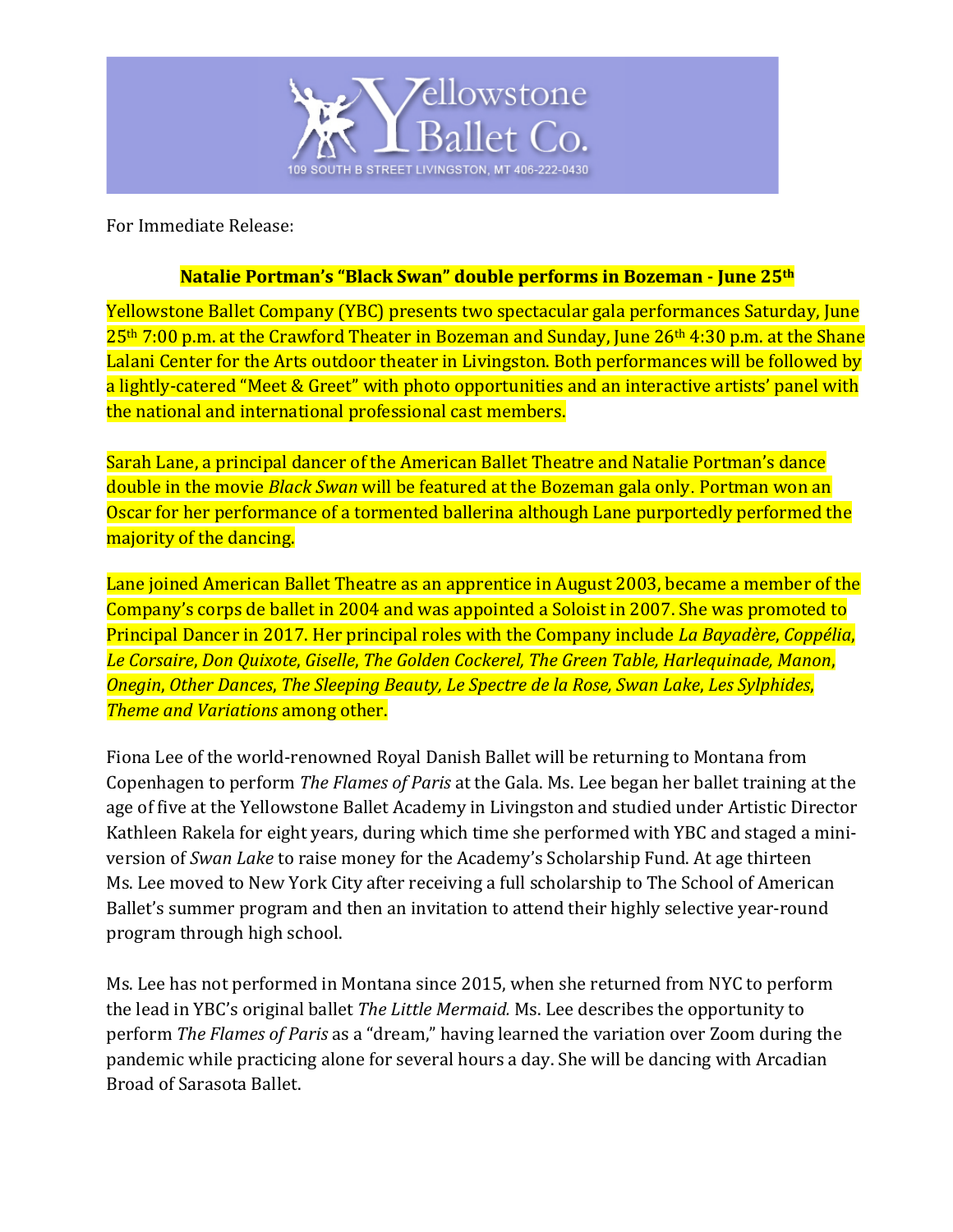

Arcadian has appeared on national platforms such as Top 10 on *America's Got Talent*, the *Ellen Show* and *So You Think You Can Dance*, and has performed on Broadway as Billy Elliot. He won a scholarship to the Orlando Ballet summer program at the American Dance Competition when he was fourteen and was hired by the Orlando Ballet as the youngest dancer in their history under Artistic Director Robert Hill. He was a Principal Dancer with the company for eight years, and also the first ever Artist in Residence. Arcadian performed numerous lead roles such as Romeo, (Romeo & Juliet), Basilio (Don Quixote), Prince Siegfried (Swan Lake) Jonathan Harker (Dracula) and masterpieces by Jerome Robbins, Twyla Tharp, Jessica Lang, and George Balanchine. 

The gala will include the exquisite Molly Huempfner Groeschl, a Montana native who began her dance studies in Bozeman. She has performed professionally with Tucson Ballet, Ballet West, Milwaukee Ballet, Colorado Ballet's Studio Company and Madison Ballet. Some of Ms. Groeschl's featured roles include "Second Violin" in Balanchine's *Concerto Barocco*, "Russian Girl" in Balanchine's *Serenade*, "Purple/Principal Girl" in Arpino's *Birthday Variations*, "Pigtail Girl" in *Graduation Ball*, the Bride in *The Little Mermaid*; and "The Sugarplum Fairy" in *The Nutcracker* among others*.*

Francisco Estevez, who originally hails from Ecuador, will partner Ms. Huempfner-Groeschl. Mr. Estevez has danced with Boston Ballet, Barcelona Ballet and most recently with the Colorado Ballet as a Principal dancer. His notable roles include Balanchine's *Tarantella* and the 1st and 2nd themes from *The Four Temperaments*; 1st and 3rd Sailor in Robbins' *Fancy Free*; Twyla Tharp's *In the Upper Room*, the Jester in Ben Stevenson's *Cinderella*, James in La Sylphide, Tybalt and Mercutio in Derek Deane's *Romeo and Juliet*; Prince Desiree and Blue Bird in *The Sleeping Beauty*; Basilio in *Don Quixote*; and *Jiří Kylián's Petite Mort*.

In addition to classical pas de deus, YBC will be reprising scenes from Kathleen Rakela's original **ballet** *The Song of Hiawatha*. This 3-Act ballet was performed in 2005 with dancers from the Paris Opera Ballet, Pacific Northwest Ballet, Cincinnati Ballet, Moscow Ballet, and Houston Ballet. It includes narration from Henry Wordsworth Longfellow's epic poem by Broadway actor, singer, and orator Robert Worobec.

Cameron Fraser-Monroe, a member of the Tla'amin First Nation in Powell River, B.C will perform the role of Hiawatha. Fraser-Monroe first studied Ukranian dance as a child. He received an Royal Winnipeg Alumni Scholarship and trained and danced with the Royal Winnipeg Ballet. He currently dances with the Atlantic Ballet of Canada,